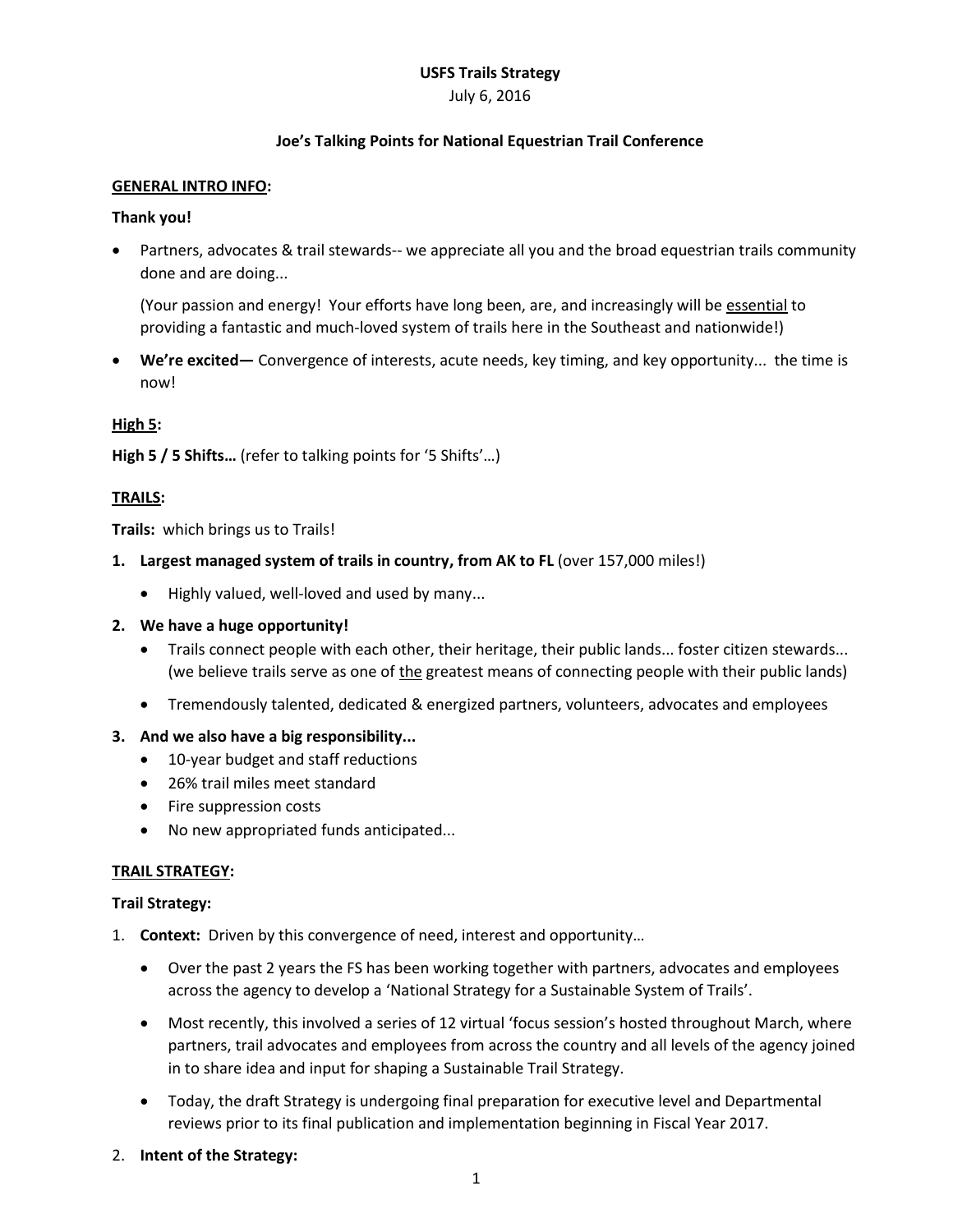- Provide a national-level document that's crisp, clean and concise-- a catalyst for change across the agency and among partners, volunteers, recreation industry, and others— outlining a series of aspirations and corresponding actions that will move us toward a sustainable system of trails.
- **Based on a frank and candid look at our current situation and challenges we face...**
- Identifying strategies we aspire to achieve and amplify, an actions we intend to implement...
- Setting the course for a major, agency-wide all-hands collaborative shift toward achieving, caring for, and providing a sustainable system of trails.

# 3. **Main Components of the Strategy:**

- a. **Sustainable Trail System:** What is it? Defining what a 'sustainable trail system' really means, in terms of being socially desired and relevant, and economically and environmentally sustainable.
- b. **Core Values:** Outlining a series of core values that we, and our collective partners and friends, can embrace and adopt as we work collaboratively toward a sustainable trail system. These include:
	- 1. **Safety:** Valuing and committing to the safety of trail users, volunteers, partners, and employees
	- 2. **Sustainability:** Valuing the land and stewarding a sustainable trail system
	- 3. **Commitment:** Valuing and fostering the strong traditions, skills, and dedication of our partner, volunteer, and employee workforce
	- 4. **Access**: Valuing the ability of everyone to connect to the outdoors and providing quality access through a variety of trail settings and opportunities.
	- 5. **Inclusion:** Valuing everyone trail users, partners, volunteers, employees, and friends regardless of age, ability, or cultural background.
	- 6. **Communication:** Valuing the exchange of quality, up-to-date and readily available information that's relevant to trail users and also for sustainable trail planning, design, and maintenance.
	- 7. **Relationships:** Valuing collaborative relationships with other trail partners, enthusiasts and managers… that cross jurisdictional and cultural boundaries to draw on diverse skill sets and mobilize alternative funding sources.
- c. **Challenges, Aspirations and Actions:** We've identified 6 main areas of focus (challenges and corresponding aspirations and actions), where we plan to actively engage innovative thinking and creative approaches to increase our collective capacity and successes in moving toward a sustainable system of trails. These 6 areas include:
	- 1. **Leader Intent:** Cultivate leadership desire and commitment for a sustainable trail system.

Actions include:

- a. **Shared Leader Commitment:** Inspire shared commitment among agency and partner leaders, employees, volunteers, and trail users;
- b. **10-Year Trails Challenge:** Invite implementation of a 10-Year Sustainable Trails Stewardship Challenge to achieve a sustainable system of trails, using the  $50<sup>th</sup>$  anniversary of the National Trails System Act in 2018 as a catalyst;
- c. **Performance Incentives:** Develop incentives for demonstrating and championing leader intent at all levels of the agency, including carrying out associated performance expectations.
- d. **Trails Advisory Group:** Establish a Trails Advisory Group comprised of agency employees to give advice and timely input to the Chief of the Forest Service on emerging trail issues.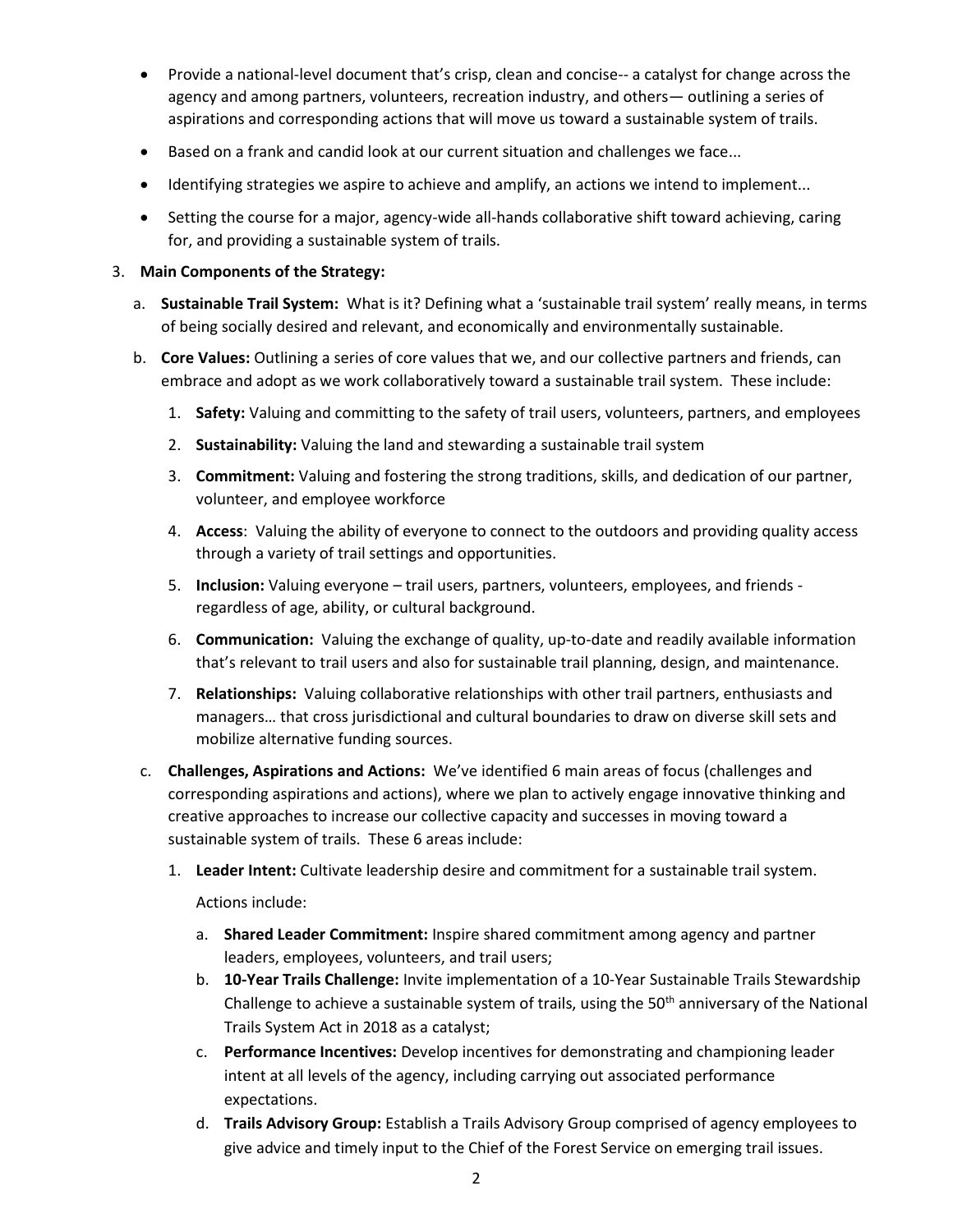- e. **Invite Shared Implementation** Encourage establishment of a multi-partner group to provide shared leadership for implementation of this Strategy that is championed by NGOs, academia, Indian tribes, and other governmental agencies.
- 2. **Organization and Talent:** Leverage a combined workforce of skilled technicians and conveners composed of agency employees, partners, and volunteers - to expand stewardship capacity.

Actions include:

- a. **Career Development:** Offering recruitment and career development opportunities and pathways for trail program managers, technicians, and returning temporary employees to collectively sustain and maximize talent within the trails community.
- b. **Evaluate & Reorganize the Trail Program:** Evaluate and reorganize the trails program at all levels to both increase physical field capacity and make trail stewardship more collaborative and inclusive.
- c. **Essential Skills:** Identify essential skills and core competencies for technical trail management and partnership facilitation for employees and volunteers.
- d. **Integrated Training:** Champion a collaborative approach to develop and offer training for leaders, practitioners, managers, and volunteers that includes three basic elements: trail program and information management; trail maintenance and field skills, including traditional and emerging skills and techniques; and volunteer/partner management, coordination, and certifications.
- 3. **Relevancy:** Connect with diverse communities and trail users to ensure that trails are widely valued, enjoyed, used to access public lands, and recognized for their health benefits. Trail users and partners have a strong unified voice and reflect the demographics of the nation.

Actions include:

- a. **Communicate Benefits:** Collaborate with public, tribal, and private partners, including academia and industry, to identify and communicate the economic, health, and wellness benefits of trails and to encourage broader use and collective support of trails.
- b. **Engagement Tools:** Use trails to engage and foster future stewards of public lands by building upon successful outreach and user ethics programs, including work done by partners and foundations.
- c. **Service & Job Core:** Expand integration of 21st Century Conservation Service Corps, Job Corps, and similar youth and veteran programs to increase the benefits of trail stewardship.
- 4. **Sustainable Systems:** Collaboratively create and achieve a common vision resulting in trail systems that are sustainably designed, well-maintained, and used for their intended purpose.

Actions include:

- a. **Develop Shared Understanding:** Invite national/regional/local trail groups to create a shared understanding of how to better balance the desire for more opportunities with the need for a sustainable trail system.
- b. **Sustainable Trail Systems:** Collaboratively identify socially, ecologically, and economically sustainable trail systems across unit and jurisdictional boundaries, including the potential construction of new trails and the repurposing, realignment, or decommissioning of existing trails.